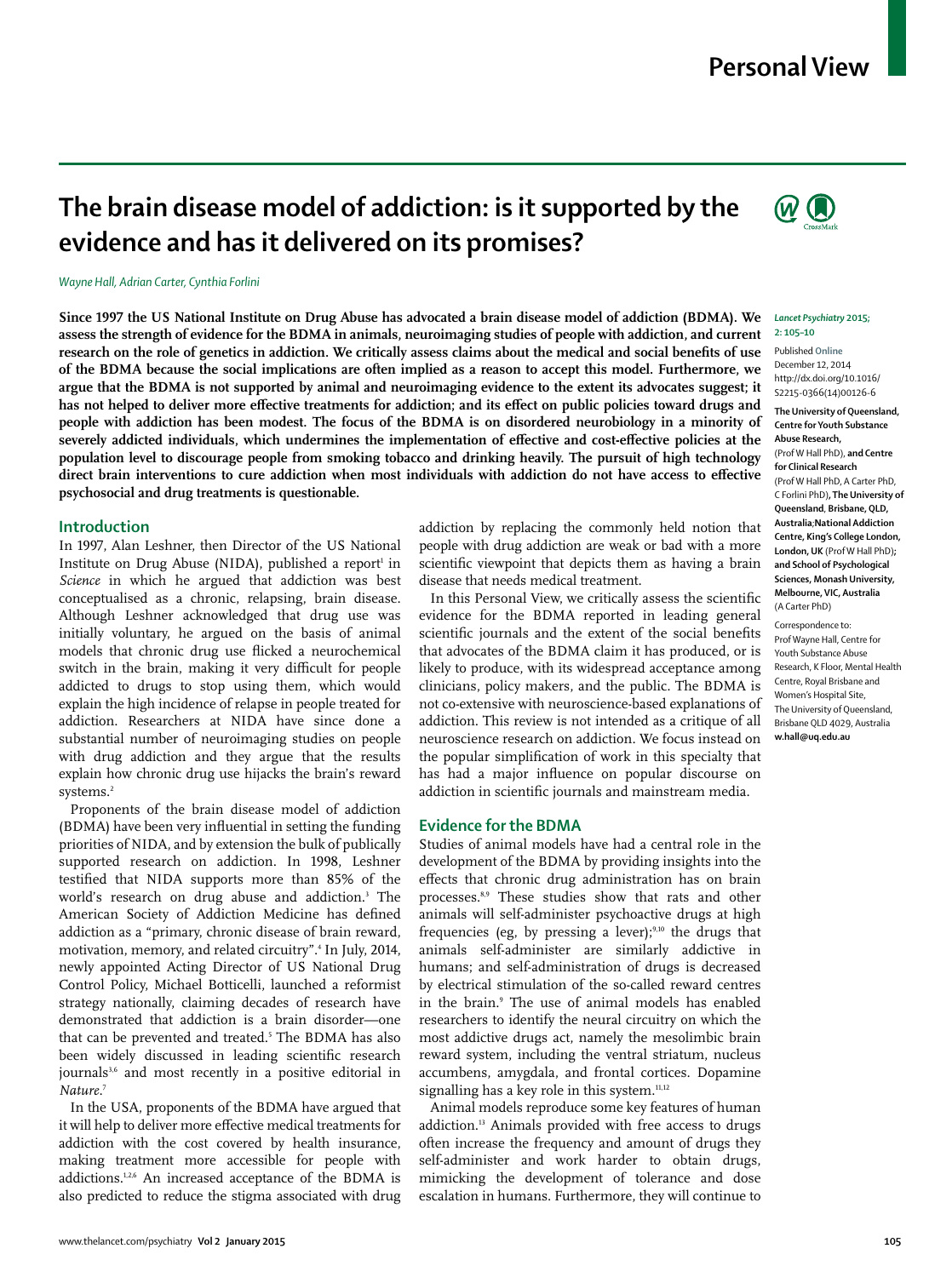self-administer drugs associated with aversive stimuli (eg, electrical foot shock). Animals will rapidly resume self-administration when they are given painful stimuli, are exposed to cues associated with the drug, or primed with a dose of the drug.8,12,14

Results from animal studies are supported by the results of neuroimaging studies on the role of dopamine activation in the reward circuits in so-called normal and addicted human brains.6,15,16 Neuroimaging studies have shown dopamine-mediated changes in cortical areas correlate with impaired decision making and poor impulse control. $17,18$  The persistence of many of these brain changes in people with addiction after long periods of abstinence is used to explain the high incidence of relapse in people treated for addiction.<sup>19</sup>

Further support for the BDMA is provided by genetic research on addiction. Twin-studies indicate that genetic factors substantially contribute to the risk of development of alcohol, nicotine, and cannabis addiction.20,21 Estimates of the heritability of alcohol, nicotine, and cannabis dependence range from 40% to 60%.<sup>21</sup> Large-scale genomewide association studies show correlations between the presence of genetic markers and the risk of development of addiction. Risk alleles that affect drug metabolism and the effect that drugs have on the mesolimbic reward system have been identified, which suggests that addiction is the outcome of the effects of chronic drug use on the brains of genetically susceptible individuals.<sup>20,21</sup>

## **A critical examination of the evidence for BDMA Is addiction a chronic disorder?**

Critics of BDMA contest claims by its proponents that addiction is a chronic relapsing disorder and cite epidemiological evidence that most people with addiction recover without treatment.<sup>22-24</sup> Heyman<sup>23</sup> points out that most people with diagnosed drug dependence in epidemiological surveys are not drug dependent at the time of their interview, and have ceased recreational drug use years previously, usually in the absence of treatment. Similarly, a high incidence of recovery was shown in follow-up studies of heroin-addicted US veterans of the Vietnam war.25

Critics also argue that it is difficult to reconcile a strong form of the BDMA with evidence that people addicted to recreational drugs respond to small changes in their personal situations.<sup>22,23</sup> For example, the receipt of small financial rewards or the avoidance of 24 h in jail by providing clean urine samples, substantially decreased drug use in people with drug addiction.<sup>23,26</sup> The responsiveness of drug users to these small incentives is hard to reconcile with the claim that drug use is a compulsive behaviour over which people who are addicted have little or no control.<sup>22,23</sup>

The BDMA can be reconciled with the high incidence of recovery from addiction if we allow for the fact that addiction varies in severity, measured with common diagnostic criteria, and that less severe addictive disorders are the most common and people with this type of disorder the most likely to recover without treatment.<sup>27</sup> Chronic addiction occurs in a minority of people with addiction, especially those who use drugs into their early 30s despite accumulated adverse health effects and social consequences. Chronic drug users seem a better fit to the picture of addiction as a relapsing brain disease because they are the group most likely to seek treatment after failure to control their drug use and to have changes in brain function that might have a role in their continued drug use.<sup>24</sup>

This modified BDMA applies to a few drug users who meet the diagnostic criteria for addiction in epidemiological studies. Advocates of the BDMA who accept this weaker form of the model cannot equate the lifetime prevalence of addictive disorders with the prevalence of the severe and chronic addictive disorders, which exemplify the BDMA. A critical analysis of research on the neurobiology of addiction, however, raises doubts about how compelling the BMDA is in terms of providing an explanation of the few people with severe, chronic addiction.

#### **Animal models of addiction**

Addictive behavioural patterns are not invariably the outcome of chronic self-administration of drugs in animals. Popular accounts of these studies underplay the extent to which the results depend on specifically bred strains of rats and the conditions in which the animals are housed.<sup>28</sup> Rats taught to self-administer opiates under standard conditions for addiction behaviour do not display this behaviour when housed in more natural conditions (eg, with litter mates).<sup>29</sup> Rats housed in enriched environments might have different patterns of drug self-administration and reinstatement (a return or relapse to addictive patterns of drug self-administration following a stressful event or the consumption of a small quantity of the addictive drug).<sup>28</sup> Rats trained to selfadminister drugs will abstain when given a choice of natural rewards such as food or pair bonding.<sup>28</sup>

Animal models of addiction reveal little about the incidence of recovery from addiction in the absence of specific interventions.<sup>24</sup> For example, Koob and LeMoal's analysis<sup>12</sup> of the analogies between animal models and the so-called stages of human addiction does not include recovery. Their implicit assumption is that once addicted an animal (or a person) will remain so unless treated, and if treated will be at high risk of relapse. This viewpoint might seem too pessimistic with respect to the epidemiological evidence reviewed above.

### **Genetics of addiction**

Addiction is not a disorder confined to people who carry the small number of so-called addiction genes. A large number of alleles are involved in the genetic susceptibility to addiction and individually these alleles might very weakly predict a risk of addiction.20,21,30 Scores for the genetic risk of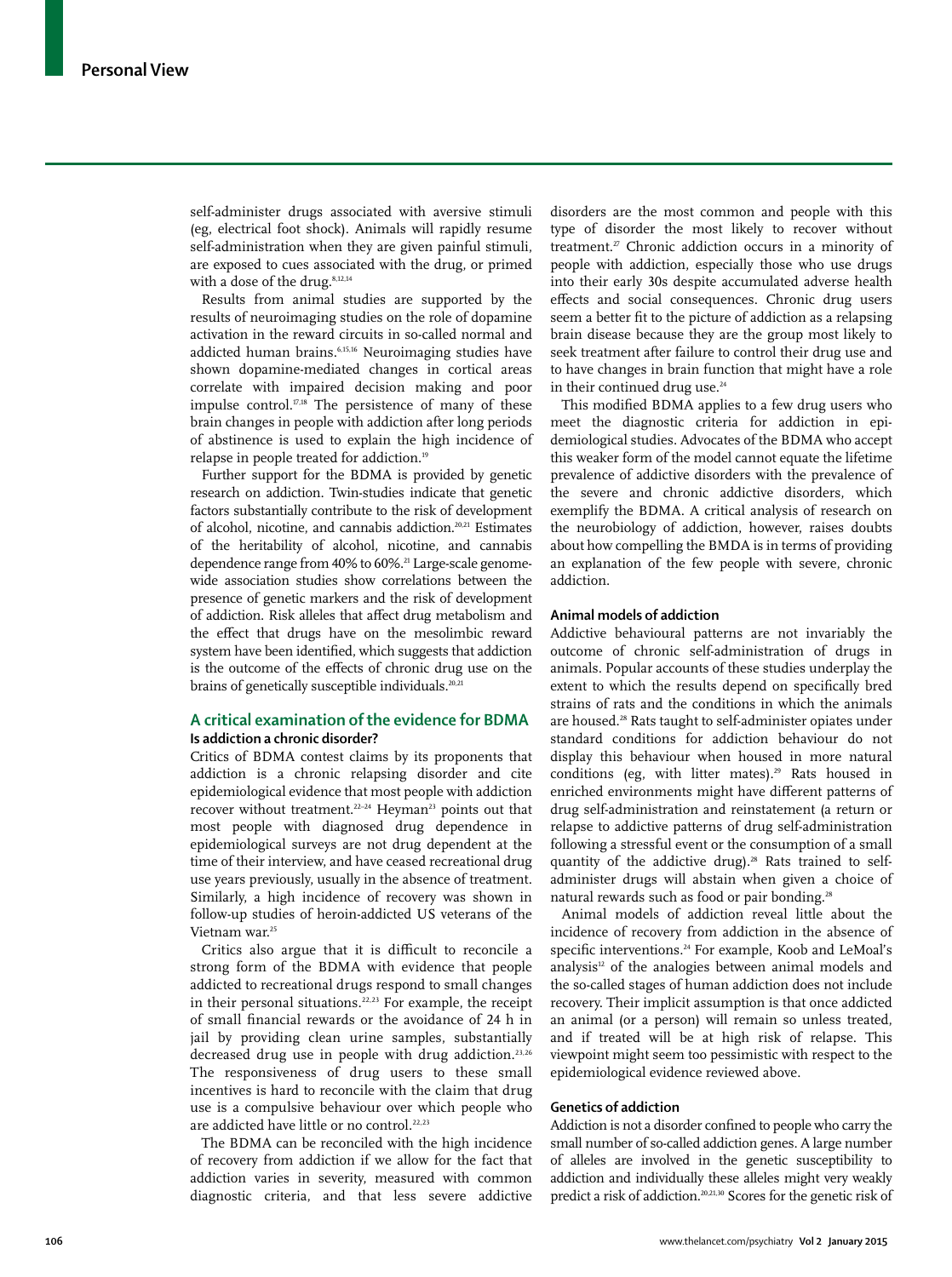addiction based on different combinations of many risk alleles do predict the risk of addiction but do so no better than a simple family history (eg, number of parents who smoke).<sup>31</sup> Generally, genetic prediction of the risk of disease (even with whole-genome sequencing data) is unlikely to be informative for most people who have a so-called average risk of developing an addiction disorder.<sup>30,32</sup>

## **Human neuroimaging studies**

Neuroimaging studies of addiction<sup>33</sup> show people with addiction differ significantly from people without addiction more than they should, in view of the studies' sample sizes and the sizes of the difference between groups. $33,34$  The excess of significant results shows the effect of chance in large numbers of comparisons of activity between brain regions or structures, the selective publication of positive results, and delay in publication of failures to replicate the positive results.<sup>35</sup> In studies that do robustly show people with addiction differ from controls, there are large overlaps in the size of brain structures and hypo-functionality or hyper-functionality of specific brain regions in people with addiction and in control groups.36 Researchers reporting results of neuroimaging studies on addiction $\overline{s}$  acknowledge these limitations, but more popular accounts often do not.

Case-control studies do not show whether addiction is a cause or a consequence of differences in brain structure and function or some combination of the two.<sup>38</sup> Patterns of brain activity on MRI in people with addiction differ from people without addiction and do not show the use of drugs is a compulsion.<sup>39</sup> The fact that decreased activity in frontal brain regions is modestly correlated with selfreported drug craving does not show that drug use is driven by irresistible impulses.<sup>24</sup>

## **The increasing complexity of addiction neurobiology**

The postulated neurobiology underlying the BDMA has become progressively complicated since 1997. Chronic drug use once thought to hijack the reward centres in the brain is now acknowledged to affect brain structures involved in high-order cognitive control of impulses.<sup>15,40</sup> Volkow and colleagues $17,41$  acknowledge the neuropharmacological complexity of addiction in that many neurotransmitter systems are implicated in addiction (eg, γ-aminobutyric acid, N-methyl-D-aspartate, opioid, and serotonin). The researchers emphasise the importance of epigenetics (changes in gene expression that in brain systems might be produced by chronic drug use), which they identify as a new target for drug treatments. Despite acknowledgment of the complex neurobiology in addiction, the simplest form of the BDMA continues to dominate public education materials.<sup>42</sup>

## **Promised policy payoffs from the BDMA Improved drugs to treat addiction**

Leshner predicted the BDMA would help to develop drugs and behavioural treatments to reverse or compensate for

the brain changes underlying addiction,<sup>1</sup> thereby delivering more effective treatment for addiction. New drugs to treat addiction include vaccines and implantable agonists and antagonists against neurotransmitters to decrease the risk of relapse; DNA tests to match patients to the most effective treatment; drugs to modulate the stress response; drugs to modify memories of drugrelated cues; and most recently, drugs to reverse epigenetic changes in chronic drug use.43–45

The promised treatment benefits associated with the BDMA have not materialised.<sup>46</sup> Few new drugs have been approved for the treatment of addiction in the past two  $decades$ .<sup> $\pi$ </sup> The most widely used drugs in addiction (eg, methadone and nicotine replacement therapy) preceded the BDMA by more than 30 years. A few drugs (eg, naltrexone and varenicline) derived from research into the neurobiology of addiction are only modestly superior to older drugs, such as disulfiram and substitution of cigarettes with non-smoked forms of nicotine, such as nicotine gum or patches.<sup>37,48-50</sup> The investment of NIDA in research on vaccines against nicotine and cocaine dependence has produced disappointing results.<sup>51-53</sup>

Substantial obstacles remain to the development of effective drugs to treat addiction. Many of these obstacles are shared with drug development in biomedicine more generally,54 including very low success rates in replication of the findings of promising drug targets in basic research55,56 and the low replicability of the results of small sample animal studies.<sup>57</sup> Few drugs showing promise in animal models progress to clinical trials due to unacceptable side effects, whereas others fail to show efficacy in phase 2 clinical trials.

Special challenges exist to the development of new drugs to treat addiction. Pharmaceutical companies might be reluctant to invest in drug development because they doubt new drugs to treat addiction will be profitable, in view of the limited capacity of people with addiction to pay for treatment, the absence or limited availability of health insurance coverage for addiction treatments in the USA, and regulations that prevent the clinical use of drugs with similar effects to recreational drugs.47 Pharmaceutical companies might fear that the stigma associated with the treatment of addiction will discourage other potentially more profitable uses of these drugs (eg, to treat chronic pain). $47$ 

## **Direct brain interventions for addiction**

Leshner's argument that attending to the brain needs to be a core part of treatment of addiction<sup>1</sup> has prompted proposals to directly intervene in the brains of people with addiction. In the early 2000s, Koob's work<sup>58</sup> was used to justify ablative neurosurgery as a treatment for heroin addiction in China and Russia. Deep brain stimulation (DBS) is now advocated as a more targeted and reversible alternative to neurosurgical ablation.<sup>59,60</sup>

Advocates of DBS as a treatment for addiction cite animal studies in which lesions in the dopaminergic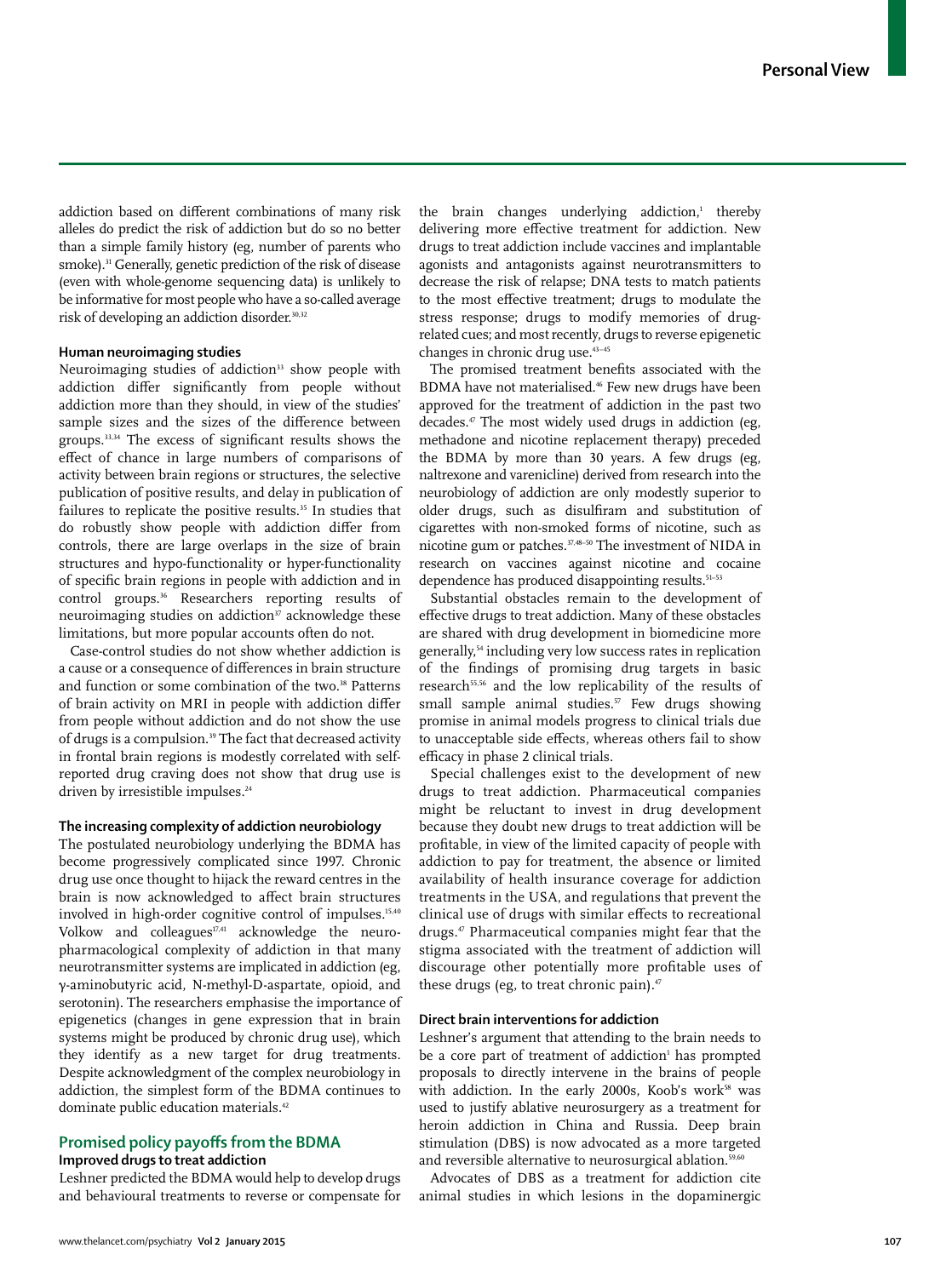reward pathway have decreased self-administration of drugs.<sup>61</sup> Case reports of patients who have been treated with DBS for indications other than addiction and who have reported that their addictive behaviour was decreased are also cited.<sup>62</sup> Furthermore, case reports now exist of the apparently successful use of DBS to treat alcohol and heroin dependence.<sup>62</sup>

Advocates of DBS to treat addiction have argued that it will be an effective and cost effective way to reduce the economic and social costs of addiction.<sup>60</sup> However, the probable population-wide cost has been overstated to justify the high costs of the procedure (more than US\$50 000 to implant a stimulator and \$10 000 per year for maintenance).<sup>63</sup> If DBS is proven effective, only a few people with addiction who are wealthy enough to afford the treatment might receive it; patients with addiction who generate the social and economic costs that have been used to justify DBS trials are least likely to receive the treatment.<sup>60</sup>

## **Overinvestment in high risk strategies for legal drugs**

A major risk of the BDMA is that it will lead to the neglect of public health policies in favour of a search for biomedical treatments of people with severe addiction.64,65 This prioritisation is shown in the allocation of NIDA's 2014 \$1065·24 million research budget: 23·8% to epidemiology, health services and prevention; 41·4% to basic and clinical neuroscience research; and 16·5% to pharmacotherapies and the rest spent on intramural research and research support.<sup>66</sup>

The imposition of high taxes on cigarettes, enactment of bans on advertising and restrictions on where people can smoke, have halved the incidence of cigarette smoking in Australia<sup>67</sup> and the USA<sup>68</sup> in the past three decades. These strategies are more efficient than drug vaccines, predictive genetic testing, or neurosurgical interventions aimed at smokers and people at risk of smoking.<sup>64</sup> They are more cost-effective in the prevention of addiction than the screening of whole populations and intervention with a few people who are at high genetic risk of addiction if they smoke tobacco.<sup>69</sup> Similarly, evidence exists to support the efficiency of population-based strategies in the reduction of the societal harms of alcohol misuse.<sup>70</sup> The effectiveness of population-level approaches is not an argument against the provision of clinical treatment to people with addictive disorders. A real concern exists, however, that an overemphasis on the BDMA could undermine population level approaches when misused by the alcohol and tobacco industries in opposing public health policies. $71$ 

#### **Illicit drug policy**

Striking differences exist in policies based on research into the neurobiology of addiction. In the USA, proponents of the BDMA have been mostly silent about its implications for US drug policy, arguably allowing the BDMA to become part of an overinvestment in law enforcement efforts to decrease drug supply.<sup>72</sup>

NIDA has expended substantial resources to replace the view of addiction as morally wrong with one of addiction as a treatable medical disorder.<sup>1,2,6</sup> Until now there have arguably been meagre returns on this investment. The most positive development was the inclusion of addiction treatment in the Patient Protection and Affordable Care Act and provision of health-care through Obamacare.<sup>5</sup>

By contrast, in the UK leading addiction neuroscientists have used their research to question whether cannabis, 3,4-methylenedioxy-N-methylamphetamine (MDMA), and LSD should remain illegal. David Nutt, formerly the government's chief drug advisor, has argued that the harms caused by alcohol, cannabis, cocaine, heroin, MDMA, and tobacco do not justify the different legal status of these drugs.<sup>73</sup>

The results of research into the neuroscience of addiction cannot be, and ought not to be, the decisive factor in setting drug policy. In democratic societies, government drug policy should come from the trade-off between goods and harms, such as the pleasurable effects of drugs enjoyed by adults, the harms that drug use can cause, and the social and economic costs and benefits of the different ways to allow or restrict the sale and use of drugs. Ideally, these tradeoffs should be made by political representatives who are well informed about epidemiological, sociological, economic, and neurobiological research on drug use and addiction.

## **Conclusions**

Considerable scientific value exists in the research into the neurobiology and genetics of addiction, but this research does not justify the simplified BDMA that dominates discourse about addiction in the USA and, increasingly, elsewhere. Editors of *Nature* were mistaken in their assumption that the BDMA represents the consensus view in the addictions specialty, $\bar{y}$  as shown by a letter signed by 94 addiction researchers and clinicians (including one of the authors of this Personal View).<sup>74</sup> Understanding of addiction, and the policies adopted to treat and prevent problem drug use, should give biology its due, but no more than it is due. Chronic drug use can affect brain systems in ways that might make cessation more difficult for some people. Economic, epidemiological, and social scientific evidence shows that the neurobiology of addiction should not be the over-riding factor when formulating policies toward drug use and addiction.

The BDMA has not helped to deliver the effective treatments for addiction that were originally promised by Leshner and its effect on public health policies toward drug addiction has been modest. Arguably, the advocacy of the BDMA led to overinvestment by US research agencies in biological interventions to cure addiction that will have little effect on drug addiction as a public health issue. Increased access to more effective treatment for addiction is a worthy aim that we support but this aim should not be pursued at the expense of simple, cost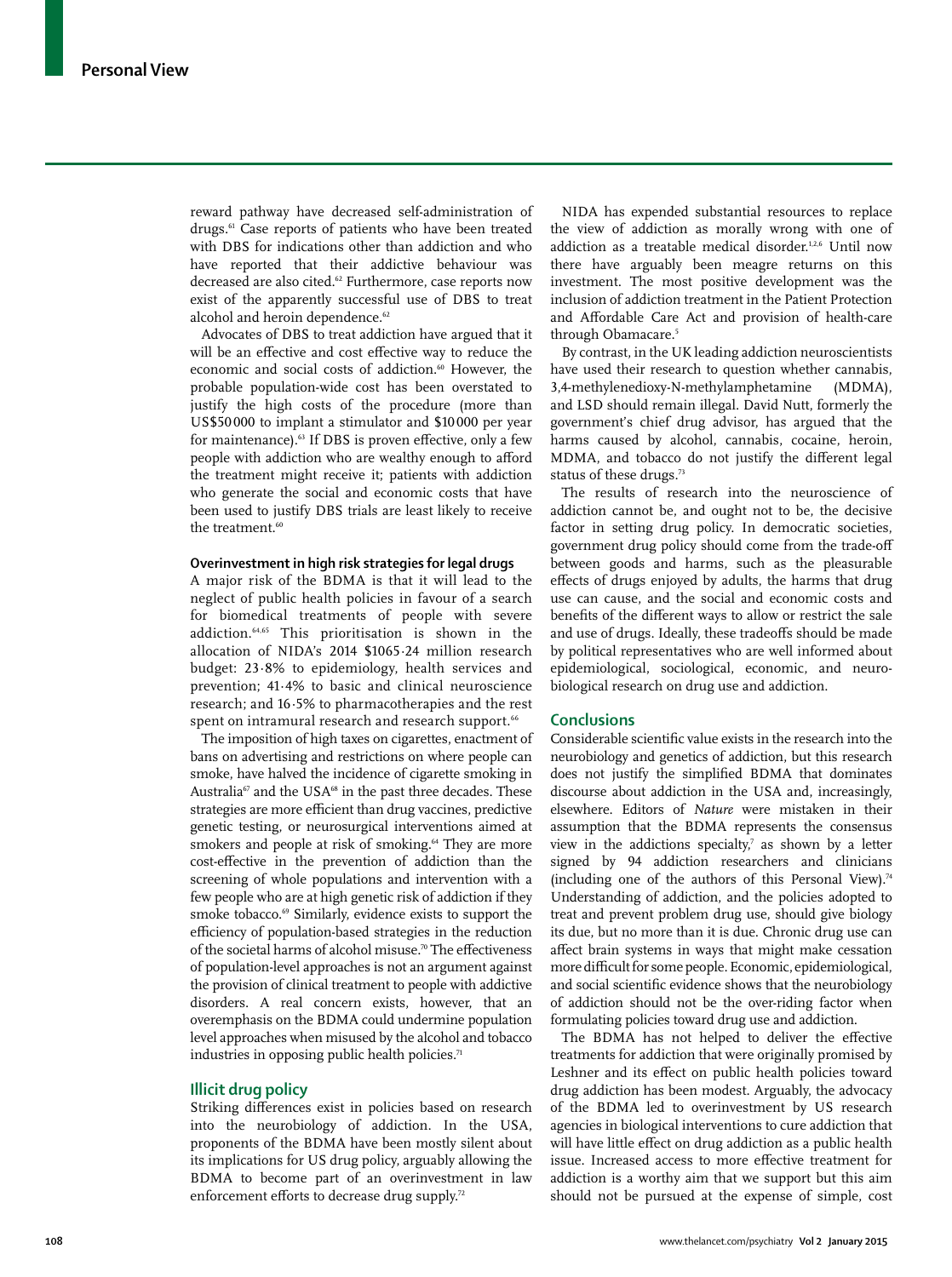effective, and efficient population-based policies to discourage the whole population from smoking tobacco and drinking heavily. Nor should the pursuit of high technology cures distract from the task of increasing access to available psychosocial and drug treatments for addiction, which most people with addictive disorder are still unable to access.

Our rejection of the BDMA is not intended as a defence of the moral model of addiction.<sup>65</sup> We share many of the aspirations of those who advocate the BDMA, especially the delivery of more effective treatment and less punitive responses to people with addiction issues. Addiction is a complex biological, psychological, and social disorder that needs to be addressed by various clinical and public health approaches.<sup>65</sup> Research into the neuroscience of addiction has provided insights into the neurobiology of decision-making, motivation, and behavioural control in addiction. Chronic use of addictive drugs can impair cognitive and motivational processes and might partly explain why some people are more susceptible than others to developing an addiction. The challenge for all addiction researchers—including neurobiologists—is to integrate emerging insights from neuroscience research with those from economics, epidemiology, sociology, psychology, and political science to decrease the harms caused by drug misuse and all forms of addiction.<sup>46</sup>

#### **Contributors**

The study and drafting of the paper was done by WH. WH and AC designed the study and did an initial search of the literature. All authors were involved in devising the final search strategy, retrieving and critically reviewing the articles. WH prepared the initial draft of the paper. All authors were involved in the subsequent writing and editing of the manuscript.

#### **Declaration of interests**

We declare no competing interests.

#### **Acknowledgments**

We thank Sarah Yeates for comments on an earlier draft of this manuscript and her assistance in literature searches for the article. WH and CF were funded by an National Health and Medical Research Council Australia Fellowship awarded to WH. AC was supported by an National Health and Medical Research Council postdoctoral fellowship.

#### **References**

- 1 Leshner A. Addiction is a brain disease, and it matters. *Science* 1997; **278:** 45–47.
- 2 Dackis C, O'Brien C. Neurobiology of addiction: treatment and public policy ramifications. *Nat Neurosci* 2005; 8: 1431-36.
- US Government Printing Office. Senate Hearing 105-573. Drug addiction and recovery. http://www.gpo.gov/fdsys/pkg/CHRG-105shrg49670/html/CHRG-105shrg49670.html (accessed Sept 26, 2014).
- 4 American Society of Addiction Medicine. Public policy statement: definition of addiction. Chevy Chase, MD, 2011. http://www. webcitation.org/62jXWo8dq (accessed July 15, 2014).
- 5 Botticelli M. National blueprint for drug policy reform released today in Roanoke, VA. Office of National Drug Control Policy media release July 9, 2014. http://www.whitehouse.gov/blog/2014/07/09/ national-blueprint-drug-policy-reform-released-today-roanoke-va (accessed July 15, 2014).
- Volkow N, Li T. Drug addiction: the neurobiology of behaviour gone awry. *Nat Rev Neurosci* 2004; **5:** 963–70.
- 7 Animal farm. *Nature* 2014; **506:** 5.
- 8 Ahmed S. The science of making drug-addicted animals. *Neuroscience* 2012; **211:** 107–25.
- 9 Koob G. The neurobiology of addiction: a neuroadaptational view relevant for diagnosis. *Addiction* 2006; **101** (suppl 1)**:** 23–30.
- 10 Feltenstein M, See R. The neurocircuitry of addiction: an overview. *Br J Pharmacol* 2008; **154:** 261–74.
- Hyman S, Malenka R, Nestler E. Neural mechanisms of addiction: the role of reward-related learning and memory. *Annu Rev Neurosci* 2006; **29:** 565–98.
- 12 Koob G, Le Moal M. Neurobiology of addiction. New York: Academic Press, 2006.
- Panlilio L, Goldberg S. Self-administration of drugs in animals and humans as a model and an investigative tool. *Addiction* 2007; **102:** 1863–70.
- 14 Vanderschuren L, Ahmed S. Animal studies of addictive behavior. *Cold Spring Harb Perspect Med* 2013; **3:** a011932.
- Volkow N, Wang G, Fowler J, Tomasi D, Baler R. Neuroimaging of addiction. In: Seeman P, Madras B, eds. Imaging of the human brain in health and disease. San Diego: Elsevier, 2014: 1–26.
- 16 Volkow N, Fowler J, Wang G, Teland F, Baler R. Imaging dopamine's role in drug abuse and addiction. In: Iversen L, Iversen S, Dunnett S, Bjorklund A, eds. Dopamine handbook. Oxford: Oxford University Press, 2010: 407–17.
- 17 Volkow N, Baler R. Addiction science: uncovering neurobiological complexity. *Neuropharmacology* 2014; **76:** 235–49.
- 18 Volkow N, Fowler J, Wang G, Baler R, Telang F. Imaging dopamine's role in drug abuse and addiction. *Neuropharmacology* 2009; **56** (suppl 1)**:** 3–8.
- 19 Reske M, Paulus M. A neuroscientific approach to addiction: ethical issues. In: Illes J, Sahakian B, eds. Oxford handbook of neuroethics. Oxford: Oxford University Press, 2011: 177–202.
- Kendler K, Chen X, Dick D, et al. Recent advances in the genetic epidemiology and molecular genetics of substance use disorders. *Nat Neurosci* 2012; **15:** 181–89.
- 21 Ball D. Addiction science and its genetics. *Addiction* 2008; **103:** 360–67.
- Satel S, Lilienfeld S. Brainwashed: the seductive appeal of mindless neuroscience. New York: Perseus Books Group, 2013.
- 23 Heyman G. Addiction: a disorder of choice. Cambridge, MA: Harvard University Press, 2009.
- 24 Kincaid H, Sullivan J. Medical models of addiction. In: Ross D, Kincaid H, Spurrett D, Collins P, eds. What is addiction? Cambridge, MA: MIT, 2010: 353.
- 25 Robins L, Helzer J, Hesselbrock M, Wish E. Vietnam veterans three years after Vietnam: how our study changed our view of heroin. *Am J Addict* 2010; **19:** 203–11.
- 26 Kleiman M. When brute force fails: how to have less crime and less punishment. Princeton: Princeton University Press, 2009.
- 27 Bachman J, Wadsworth K, O'Malley P, Johnston L, Schulenberg J. Smoking, drinking, and drug use in young adulthood: the impacts of new freedoms and new responsibilities. Mahwah, NJ: Lawrence Erlbaum, 1997.
- Ahmed S, Lenoir M, Guillem K. Neurobiology of addiction versus drug use driven by lack of choice. *Curr Opin Neurobiol* 2013; **23:** 581–87.
- 29 Alexander B, Coambs R, Hadaway P. The effect of housing and gender on morphine self-administration in rats. *Psychopharmacology (Berl)* 1978; **58:** 175–79.
- 30 Hall WD, Gartner CE, Carter A. The genetics of nicotine addiction liability: ethical and social policy implications. *Addiction* 2008; **103:** 350–59.
- Gartner CE, Barendregt J, Hall WD. Multiple genetic tests for susceptibility to smoking do not outperform simple family history. *Addiction* 2009; **104:** 118–26.
- 32 Roberts N, Vogelstein J, Parmigiani G, Kinzler K, Vogelstein B, Velculescu V. The predictive capacity of personal genome sequencing. *Sci Transl Med* 2012; **4:** 133ra58.
- 33 Button K, Ioannidis J, Mokrysz C, et al. Power failure: why small sample size undermines the reliability of neuroscience. *Nat Rev Neurosci* 2013; **14:** 365–76.
- 34 Ioannidis J. Excess significance bias in the literature on brain volume abnormalities. *Arch Gen Psychiatry* 2011; **68:** 773–80.
- 35 Ioannidis J, Munafò M, Fusar-Poli P, Nosek B, David S. Publication and other reporting biases in cognitive sciences: detection, prevalence, and prevention. *Trends Cogn Sci* 2014; **18:** 235–41.